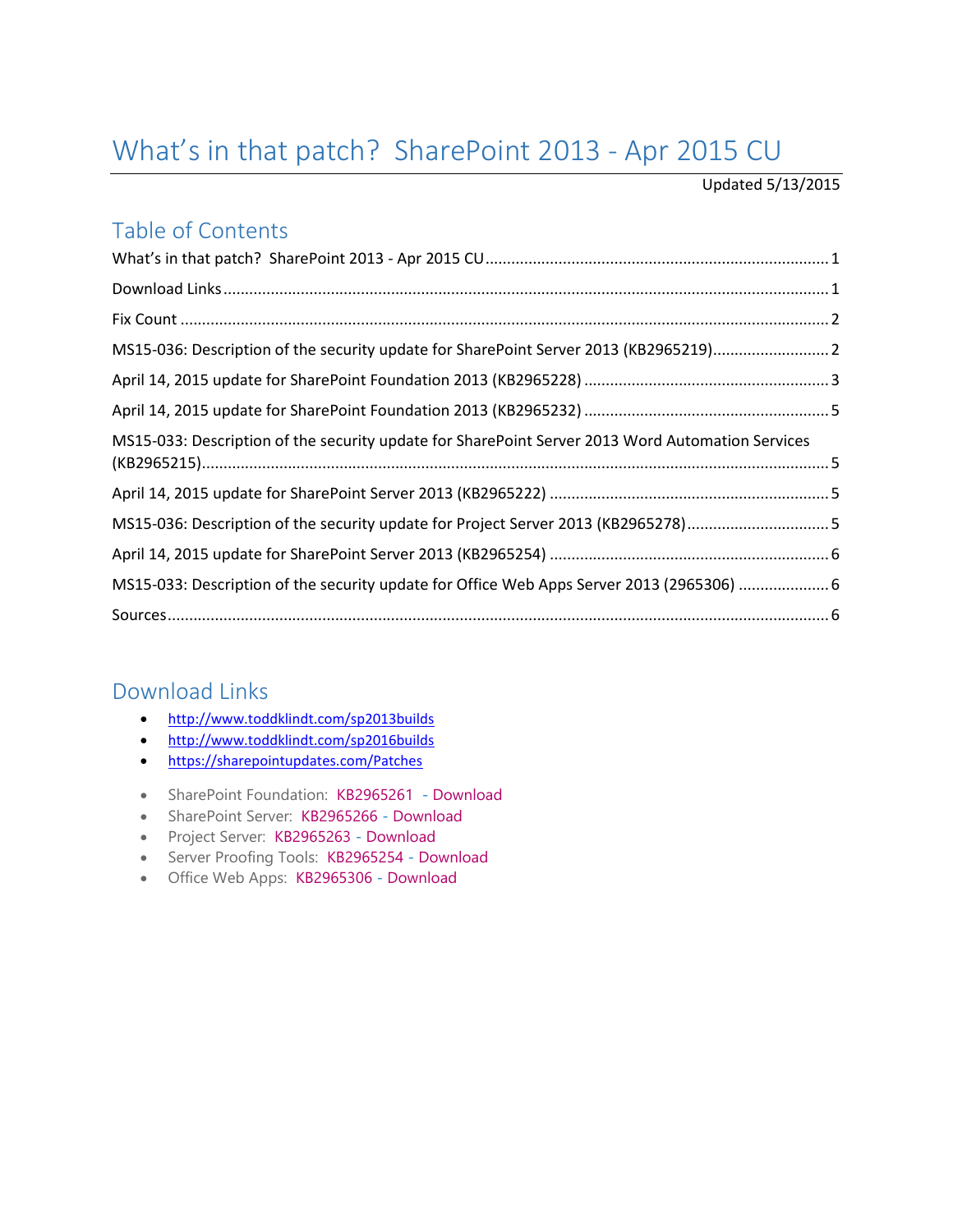### Fix Count

| КB                                                                           | Count |
|------------------------------------------------------------------------------|-------|
| MS15-036: Description of the security update for SharePoint Server 2013      | 17    |
| (KB2965219)                                                                  |       |
| April 14, 2015 update for SharePoint Foundation 2013 (KB2965228)             | 19    |
| April 14, 2015 update for SharePoint Foundation 2013 (KB2965232)             | 1     |
| MS15-033: Description of the security update for SharePoint Server 2013 Word |       |
| Automation Services (KB2965215)                                              |       |
| April 14, 2015 update for SharePoint Server 2013 (KB2965222)                 |       |
| MS15-036: Description of the security update for Project Server 2013         |       |
| (KB2965278)                                                                  |       |
| April 14, 2015 update for SharePoint Server 2013 (KB2965254)                 | 1     |
| MS15-033: Description of the security update for Office Web Apps Server 2013 | 3     |
| (2965306)                                                                    |       |
|                                                                              | 50    |

## <span id="page-1-0"></span>MS15-036: Description of the security update for SharePoint Server 2013 (KB2965219)

This security update resolves elevation of privilege vulnerabilities that exist when Microsoft SharePoint Server incorrectly sanitizes a specially crafted request to an affected SharePoint Server. An authenticated attacker could exploit these vulnerabilities by sending a specially crafted request to an affected SharePoint Server. The attacker who successfully exploited these vulnerabilities could then perform cross-site scripting attacks on affected systems and run scripts in the security context of the current user. These attacks could allow the attacker to read content that the attacker is not authorized to read, use the victim's identity to take actions on the SharePoint site on behalf of the victim, such as change permissions, delete content, and insert malicious content in the victim's browser.

### Improvements and fixes

This update also contains fixes for the following nonsecurity issues:

- When you try to manage the workflow setting for a SharePoint Server 2013 library for which you have appropriate permissions, you receive the following error message: Sorry, this site hasn't been shared with you.
- When you copy a page that contains a Summary Links web part to another SharePoint Server 2013 subsite by using the Content and Structure feature, you receive the following error message: List does not exist.
- When you set a language pack that uses different decimal marks for a server that is running SharePoint Server 2013, numeric and currency fields of a document set are displayed incorrectly.

**Note** To resolve this issue for existing document sets after you apply this update, you have to go to the home page of existing document sets, click **Edit Properties**, and then click **Save**.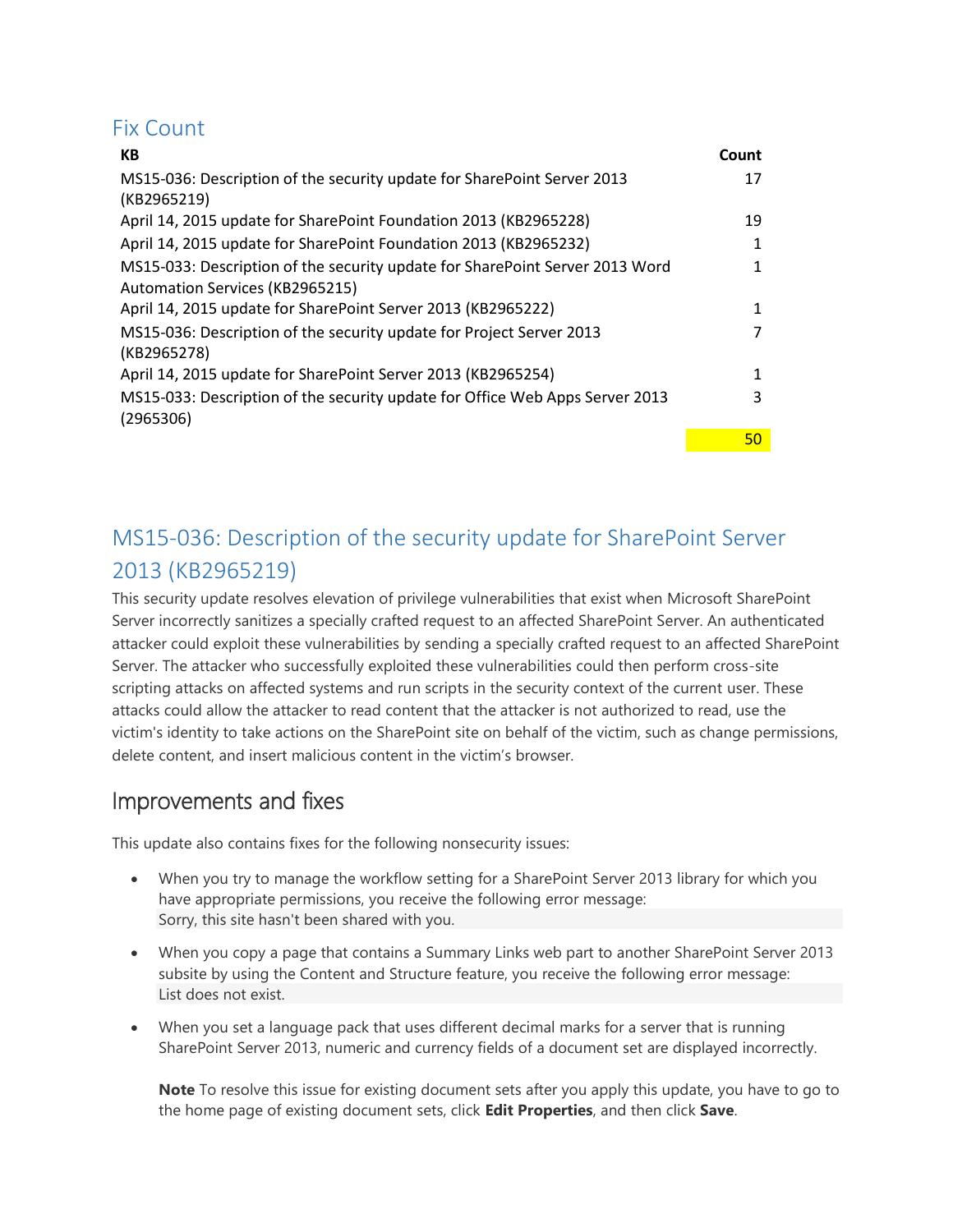When you use the slide with bar graph refiner in the refinement panel of search results, you receive the following error message:

Property doesn't exist or is used in a manner inconsistent with schema settings.

This issue occurs if the refiner interval is a value that is more than ten million.

- When you move a file between documents libraries of a SharePoint Server 2013 site that has the **Continuous Crawls** function enabled, you may receive an incorrect search result for the file.
- Assume that you create an item that contains multiline text in a rich-text field in a SharePoint Server 2013 list. When you try to search the item in the list, no result is returned. This issue occurs because the multiline text is combined to one term.
- When you add a Task List web part to a webpage on a SharePoint Server 2013 site, the webpage is displayed as blank, and you cannot click any ribbon items.
- When you try to upload a file as an attachment to SharePoint Server 2013 by using Safari, the upload process freezes, or you receive the following error message: Request body stream exhausted.
- When you update a file such as an image for a SharePoint Server 2013 site, the file is not updated accordingly in the blob cache of Web Front End (WFE) servers.
- You cannot run search analytics in SharePoint Server 2013, and some amount disk space is consumed because of some invalid data.
- Translates some terms in SharePoint Server 2013 Newsfeed (for example, the **Like** link) for Dutch to make sure that the meaning is accurate.
- Translates some terms in the **Compliance Details** page of documents in SharePoint Server 2013 for Dutch to make sure that the meaning is accurate.
- When you run an incremental crawl for a Microsoft Exchange Server 2010 public folder in a SharePoint Server 2013 environment, you cannot search the items in the public folder, and the items are deleted from the index.
- Translates some terms in the **Web Part Properties** page in SharePoint Server 2013 for Dutch to make sure the meaning is accurate.
- Translates some terms in the **Web Part Properties** page in SharePoint Server 2013 for Dutch to make sure the meaning is accurate.
- Improves the Portuguese Brazilian proofing tool by adding the latest Portuguese Brazilian grammar to Office 2013 applications.
- Assume that you type a page name, such as "Text with spaces," in the **New item** form in a site page library in SharePoint Server 2013 to create a new page. After you create the page, the automatically generated URL is inconsistent with the preview URL. For example, the preview URL may be displayed in a label as follows:

**Find it at :** *<%SitepagesUrl%>*/Text with spaces.aspx

However, the generated URL may be displayed as *<%SitepagesUrl%>*/Text-with-spaces.aspx.

### <span id="page-2-0"></span>April 14, 2015 update for SharePoint Foundation 2013 (KB2965228)

Fixes the following issues: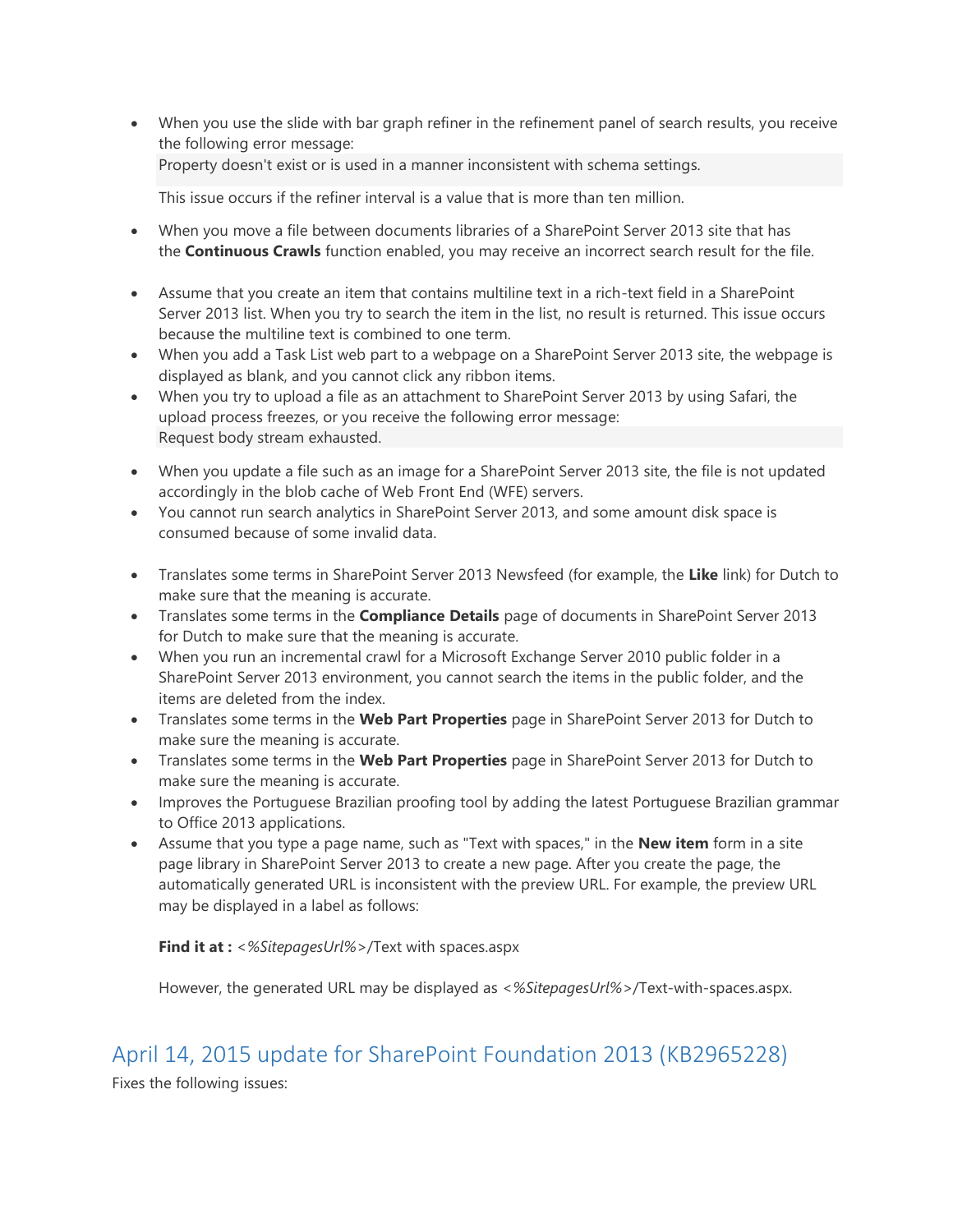- When you try to move or copy a file from a sub-website that does not inherit permissions from the parent website on the**Site Content and Structure** page, the operation fails if you have the Full Control permission on the parent website.
- When you try to manage workflow settings for a SharePoint Server 2013 library on which you have appropriate permissions, you receive the following error message: Sorry, this site hasn't been shared with you.
- When you open the **Shared With** dialog box for a custom list, the dialog box cannot be fully loaded.
- When you change a thumbnails view to display grouped pictures that are expanded for a SharePoint Server 2013 picture library, the pictures are displayed out of the view.
- When you use keyboard to change the quick launch order for a SharePoint Server 2013 site, the focus is lost, and you have to press the Tab key repeatedly to focus again.
- When you send an email message to a library in a SharePoint Server 2013 site collection, the message is not processed, and it is not picked up from the email drop folder. This issue occurs if the **Sandboxed Solutions Resource Quota** value for the site collection is set to **0**.
- When you filter more than one column for a SharePoint Server 2013 list, you receive the 0x80131904 error if one of the filtered columns is indexed.
- When you click the drop-down menu next to the **Upload** button to display the sub-menu in a SharePoint Server 2013 document library, the sub-menu is not displayed. This issue occurs in Internet Explorer 11 if the **Toolbar Type** value for the document library is set to **Show Toolbar**.
- When you access a host-named site collection (HNSC) site by using a URL that is associated with a particular zone, you can use the People Picker web control to find users from all zones.
- When you try to use a custom theme to create a calendar overlay in a SharePoint Server 2013 site, you receive the following error message if you do not have the ApplyThemeAndBorder permission: 403 forbidden.
- When you enable the inline editing mode for a SharePoint Server 2013 list that has a lookup field, the drop-down value for the lookup field is not alphabetically ordered.
- When you try to upload a file as an attachment to SharePoint Server 2013 by using Safari, the upload process freezes, or you receive the following error message: Request body stream exhausted.
- It takes a longer time than expected to access a SharePoint Server 2013 document library that contains many items. This issue occurs when the items have uniquely-defined permissions, and you have permissions to access some but not all items in the document library.
- Assume that you create a view that applies Group By to a column in a SharePoint Server 2013 document library that contains more items than the list view threshold. In addition, the document library contains many items that have uniquely-defined permissions. When you use the view to open the document library, you receive an error, and the results cannot be displayed.
- You cannot access a cloud application model (CAM) application on a SharePoint Server 2013 server by using the SAML authentication. This issue occurs if the application is configured by a custom claim provider that does not support the UserKey claim.
- After you clear a filter on a column of a folder in a document library in SharePoint Server 2013, it redirects you to the root level of the document library instead of refreshing the page and keeping the folder open.
- When you create a new SharePoint Server 2013 site, you have to use the SharePoint client object model (CSOM) to set various regional settings programmatically.
- When you try to delete item versions for a SharePoint Server 2013 list item, the values of multivalued loop fields that are associated with the list item are deleted unexpectedly.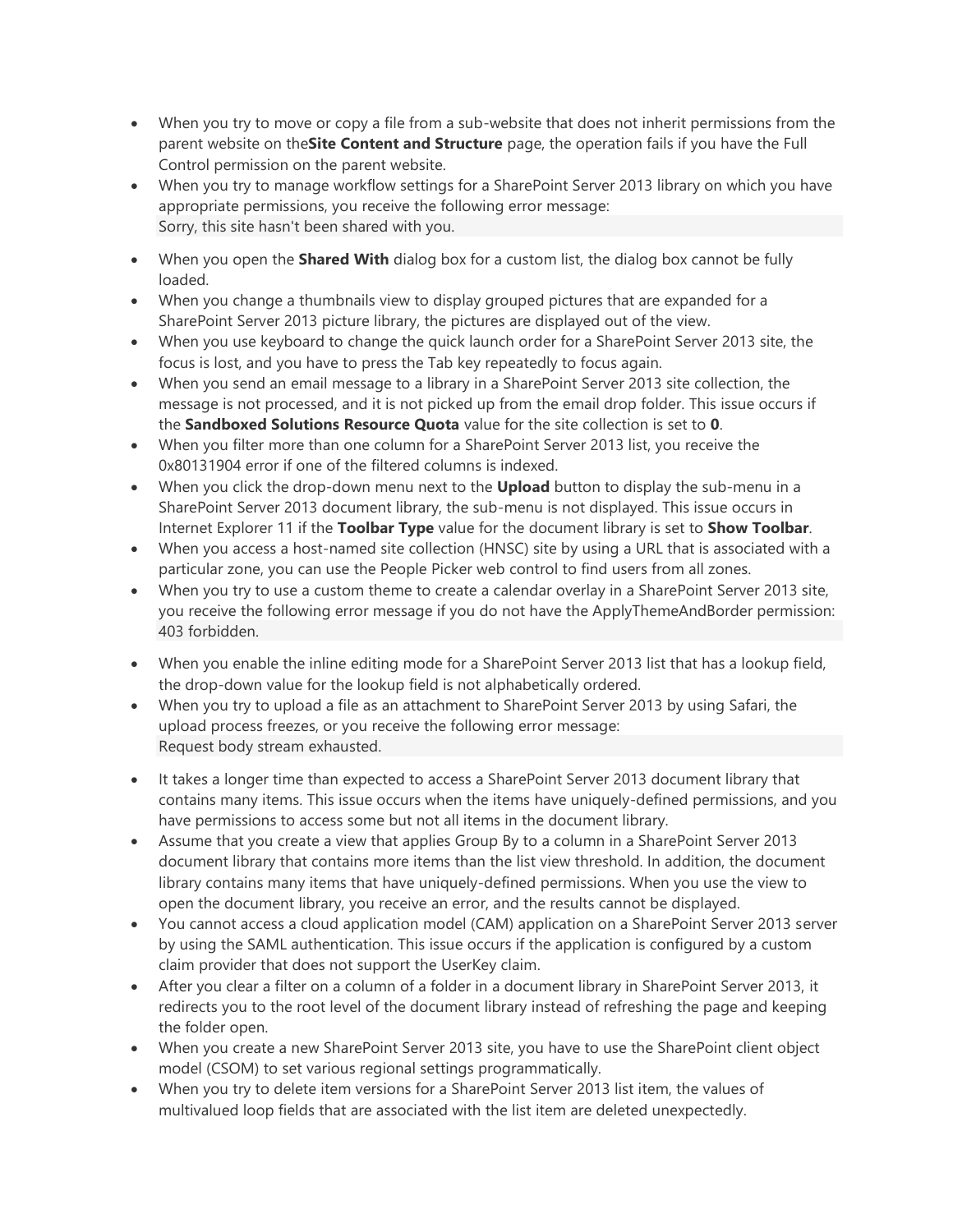Assume that you type a page name, such as "Text with spaces," in the **New item** form in a site page library in SharePoint Server 2013 to create a new page. After you create the page, the automatically generated URL is inconsistent with the preview URL. For example, the preview URL may be displayed in a label as follows:

**Find it at :** *<%SitepagesUrl%>*/Text with spaces.aspx

However, the generated URL may be displayed as *<%SitepagesUrl%>*/Text-with-spaces.aspx.

### <span id="page-4-0"></span>April 14, 2015 update for SharePoint Foundation 2013 (KB2965232)

Translates some terms and strings that are related to Russian time zones to multiple languages to make sure that the meaning is accurate in SharePoint Foundation 2013.

## <span id="page-4-1"></span>MS15-033: Description of the security update for SharePoint Server 2013 Word Automation Services (KB2965215)

This security update resolves vulnerabilities in Microsoft Office that could allow remote code execution if an attacker convinces a user to open or preview a specially crafted Microsoft Word file in an affected version of Office.

### <span id="page-4-2"></span>April 14, 2015 update for SharePoint Server 2013 (KB2965222)

Fixes an issue in which managed metadata of an Excel workbook such as the enterprise keywords is lost when you edit the workbook in Excel Web App.

### <span id="page-4-3"></span>MS15-036: Description of the security update for Project Server 2013 (KB2965278)

This update resolves vulnerabilities that could allow elevation of privilege if an attacker sends a specially crafted request to an affected Microsoft Project Server 2013. The attacker who successfully exploited these vulnerabilities could then perform cross-site scripting attacks on affected systems and run script in the security context of the current user. An attacker who successfully exploited the vulnerabilities could read content that the attacker is not authorized to read, use the victim's identity to take actions on behalf of the victim, such as change permissions, delete content, and insert malicious content in the victim's browser.

### Improvements and fixes

This update also contains fixes for the following nonsecurity issues and improvements:

- Translates some Russian language UI elements for Project Server 2013 to guarantee accuracy of meaning. This improvement also provides consistency with the Project Professional 2013 client. For example, these elements translate "Рабочий" to "Трудозатраты".
- Disabled property and account of a user is not inactive in Project Web App. Additionally, the presence of particular accounts in Active Directory Domain Services cause partial sync errors in Project Server 2013.
- Formula values may not be calculated for a project field on the project details page in Project Web App until you publish the project.
- Improves security for cross-site scripting (XSS) on project detail pages.